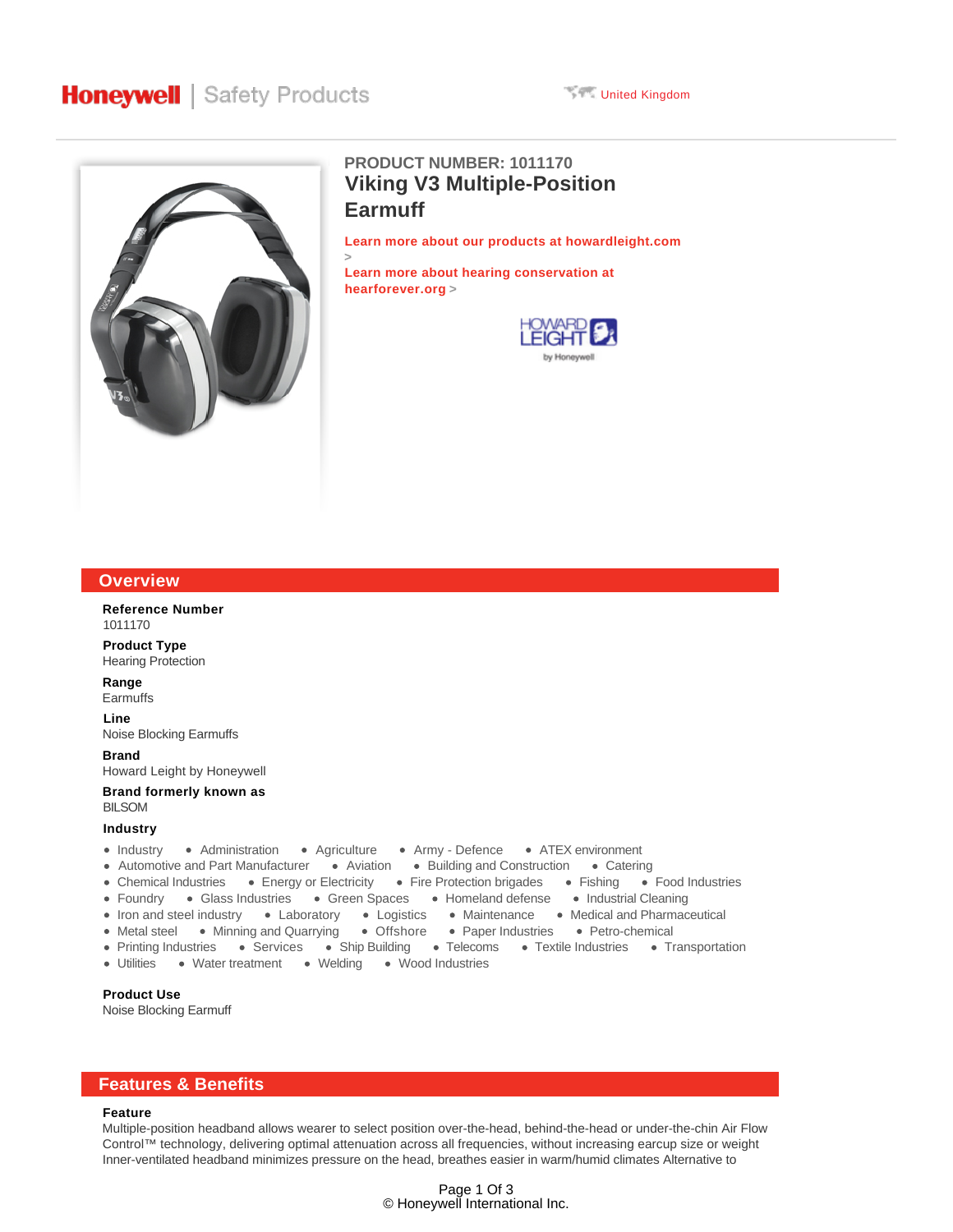## Viking V3 Multiple-Position Earmuff - 1011170

cap-mounted earmuffs - wear with hard hats, face shields, respirators and other PPE Non-deforming outer headband withstands rough treatment in the toughest workplaces Snap-in ear cushions make replacement quick and easy Includes headband strap for better positioning when worn behind-the-head or under-the-chin Dielectric construction suitable for all workplaces, especially electrical environments

### **Benefit**

The Viking™ series multiple-position earmuff gives workers flexibility to wear their earmuffs over-the-head, behindthe-head and under-the-chin. Viking earmuffs can be worn with other PPE, including hard hats, visors, face shields, respirators and welding shields. Plus, Viking's robust non-deforming dielectric construction withstands use and abuse, while protecting your workers in electrical environments. NOW FEATURING AIR FLOW CONTROL™ TECHNOLOGY

## **Technical Description**

**SNR (dB)** 32 **H (dB)** 33 **M (dB)** 30 **L (dB)**  $24$ **Attenuation Data** Frequency (Hz) Frequenz (Hz) Fréquence (Hz)631252505001000200040008000Mean Attenuation (dB) Mittlere Dämmung (dB) Atténuation moyenne (dB)16.320.024.629.836.033.938.337.3Standard Deviation (dB) Standardabweichung (dB) Déviation standard (dB)2.92.31.62.12.82.92.34.0Assumed Protection (dB) Angenommener (dB) Protection supposée (dB)13.417.723.027.733.231.036.033.3 **Earmuff Construction** Plastic [or Dielectric] **Other Material** PP webbing, POM, LDPE, PA, EPDM, ABS, PUR-E, PP, PVC **Dielectric** Yes **Color** Black and Silver **Batteries Needed** None **Weight (grs)** 248 **Headband Style** Multiple-Position **Sound Amplification** No **AM/FM Radio** No **Automatic Shut-Off Function** No **Audio Input Jack** No **Hi-Visibility** No

## **Certifications**

1487

**E.C. Declaration of Conformity EC Category PPE**  $\mathfrak{D}$ **Quality Assurance** ISO 9001 / 2000 **EC Certificate Number**